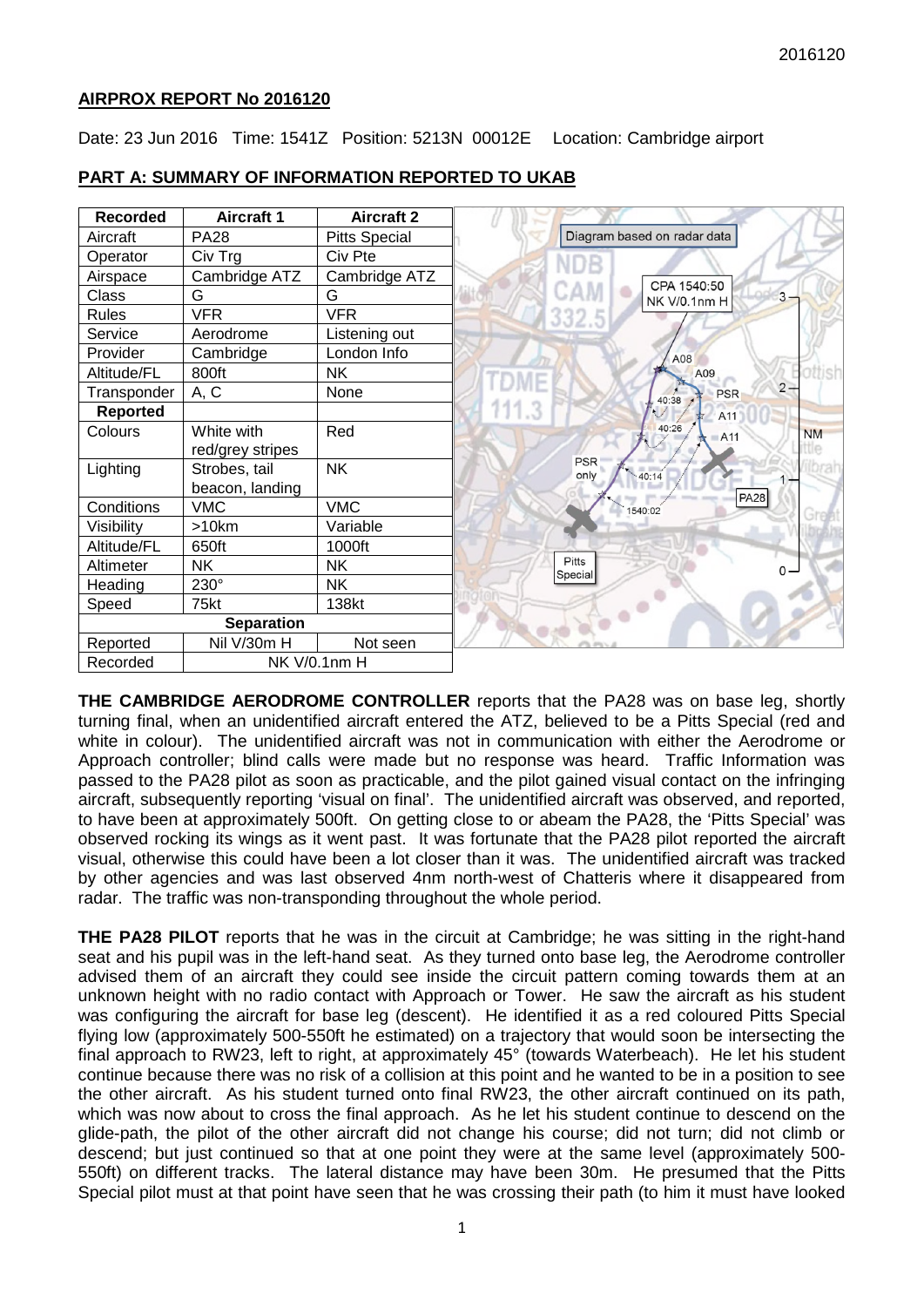like a PA28 was flying towards him) because he descended about 100ft and turned slightly to his left (away from them) but there was no risk of a collision.

He assessed the risk of collision as 'Low'.

**THE PITTS SPECIAL PILOT** reports that he was flying on a course heading north and west of the city of Cambridge. Another aircraft was accompanying him. Because of very heavy thunderstorms, both pilots changed their course and accidently entered the Cambridge ATZ. The other pilot contacted London Flight Information to apologise. Despite a good look-out he did not see any traffic in the vicinity. He added that the weather was too bad at that moment to navigate carefully. The lesson was to avoid the bad weather sooner.

### **Factual Background**

The weather at Cambridge was recorded as follows:

EGSC 231520Z 20004KT 9999 SCT015 FEW040CB 22/19 Q1015=

The Rules of the Air Regulations  $2015<sup>1</sup>$  $2015<sup>1</sup>$  $2015<sup>1</sup>$  states:

*If the aerodrome has an air traffic control unit the commander must obtain the permission of that unit to enable the flight to be conducted safely within the aerodrome traffic zone.*

### **Analysis and Investigation**

### **CAA ATSI**

At 1537:35, the Aerodrome controller instructed the PA28 pilot to orbit right-hand at the end of the downwind leg because there was an aircraft ready to backtrack the runway for departure.

At 1538:31, a primary radar-only contact appeared on the area radar recording, 2.7nm south-west of Cambridge tracking north-north-east. No level information was available and at no time was it possible to determine the identity of the aircraft (Figure 1).



Figure 1 – Swanwick MRT – 1538:31. PA28=Squawk 7010.

<span id="page-1-0"></span> $1$  Section 3, Rule11, Flight within ATZs, Paragraph 3.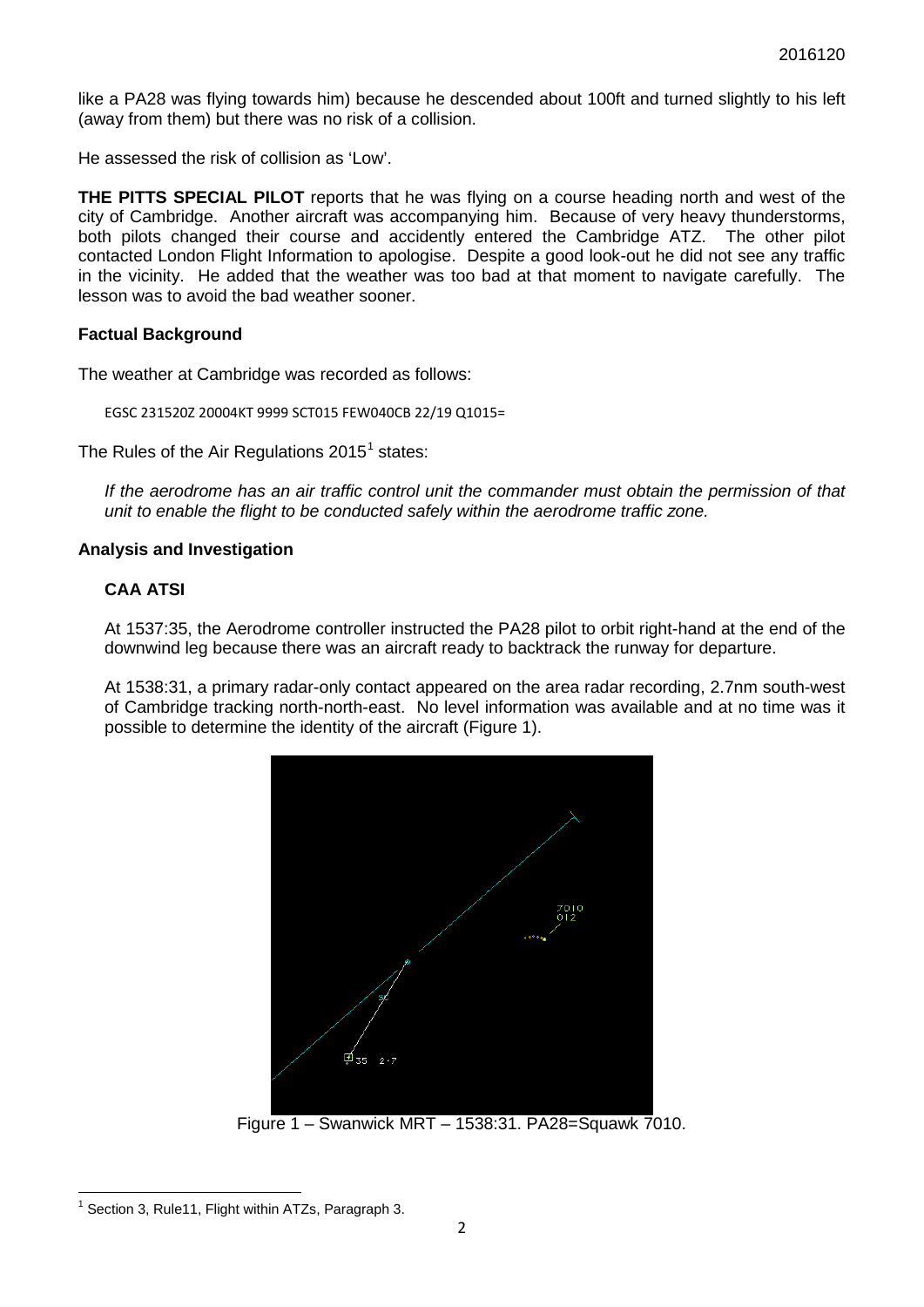At 1538:42, the unidentified aircraft was within the lateral dimensions of the Cambridge ATZ, which has a radius of 2.5nm, tracking towards the RW23 climb-out (Figure 2).



Figure 2 – Swanwick MRT – 1538:42. Figure 3 – Swanwick MRT – 1539:00.

At 1539:00, the aircraft was observed to turn east, away from the RW23 climb-out area, and at 1539:38 turned onto a north-easterly track (Figures 3 & 4).

At 1539:50, the pilot of the departing aircraft was cleared for take-off and at 1540:00 the PA28 pilot was cleared to final for RW23.

At 1540:28, Traffic Information on the unidentified aircraft was passed by the Aerodrome controller to the PA28 pilot who reported visual almost immediately. No type of aircraft was passed but an estimated level of 1000ft was passed by the controller (Figure 5).



Figure 4 – Swanwick MRT – 1539:38. Figure 5 – Swanwick MRT – 1540:28.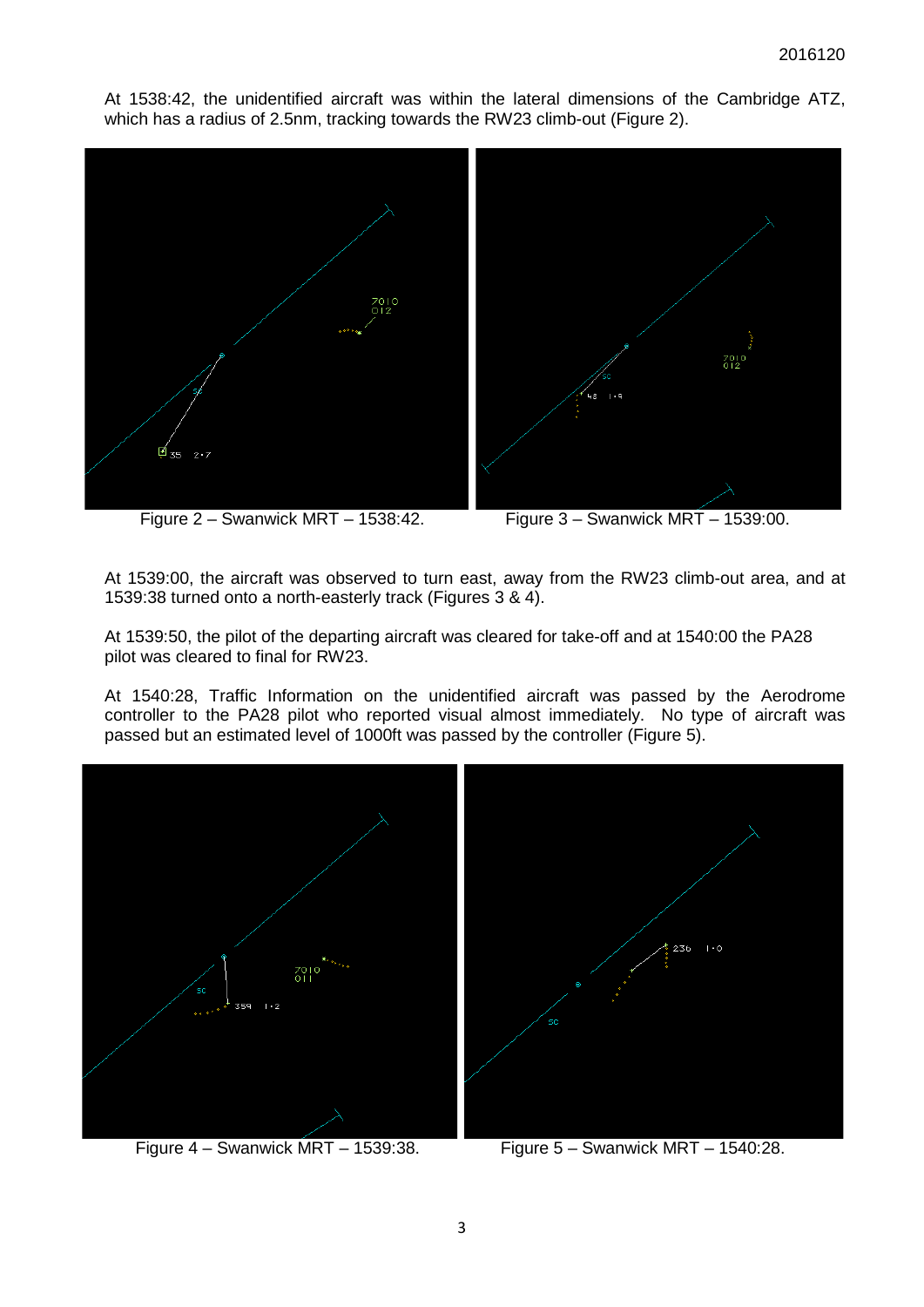The CPA took place at 1540:50 with a minimum lateral distance of  $\leq 0.1$ nm (Figure 6).



Figure 6 – Swanwick MRT – 1540:50.

The Aerodrome controller reported making blind transmissions but at no time did the pilot of the unidentified aircraft contact Cambridge. The Aerodrome controller later referred to the aircraft type as a biplane and subsequently in the written report as a "Pitts Special".

## **UKAB Secretariat**

The PA28 and the Pitts Special pilots an equal responsibility for collision avoidance and not to operate in such proximity to other aircraft as to create a collision hazard<sup>[2](#page-3-0)</sup>. An aircraft operated on or in the vicinity of an aerodrome shall conform with or avoid the pattern of traffic formed by other aircraft in operation<sup>[3](#page-3-1)</sup>.

### **Summary**

An Airprox was reported when a PA28 and a Pitts Special flew into proximity at 1541 on Sunday 18<sup>th</sup> July 2016. The PA28 pilot was operating under VFR in VMC, in receipt of an Aerodrome Control Service from Cambridge. The Pitts Special pilot was operating under VFR in VMC, listening out on the London FIS frequency. The Pitts Special was observed to enter the ATZ, without contacting Cambridge ATC, into conflict with the PA28.

# **PART B: SUMMARY OF THE BOARD'S DISCUSSIONS**

Information available included reports from both pilots, the controller concerned, area radar and RTF recordings and reports from the appropriate ATC and operating authorities.

The Board first discussed the actions of the PA28 pilot, who was carrying out a training flight in the left-hand circuit to RW23 at Cambridge. Having been informed of the unknown aircraft that had entered the ATZ and was routeing towards them, the PA28 pilot gained visual contact and had decided to let his student continue the approach as he continued to watch the other aircraft. Noting that the PA28 pilot had reported that the horizontal distance reduced to about 30m whilst they were on final, the Board were concerned that although he thought that there had not been a risk of a collision, continuing his flight towards an aircraft with unknown intentions to a distance of about 30m was not an ideal situation. GA pilot members considered that it would have been much more

<span id="page-3-1"></span><span id="page-3-0"></span>

<sup>&</sup>lt;sup>2</sup> SERA.3205 Proximity.<br><sup>3</sup> SERA.3225 Operation on and in the Vicinity of an Aerodrome.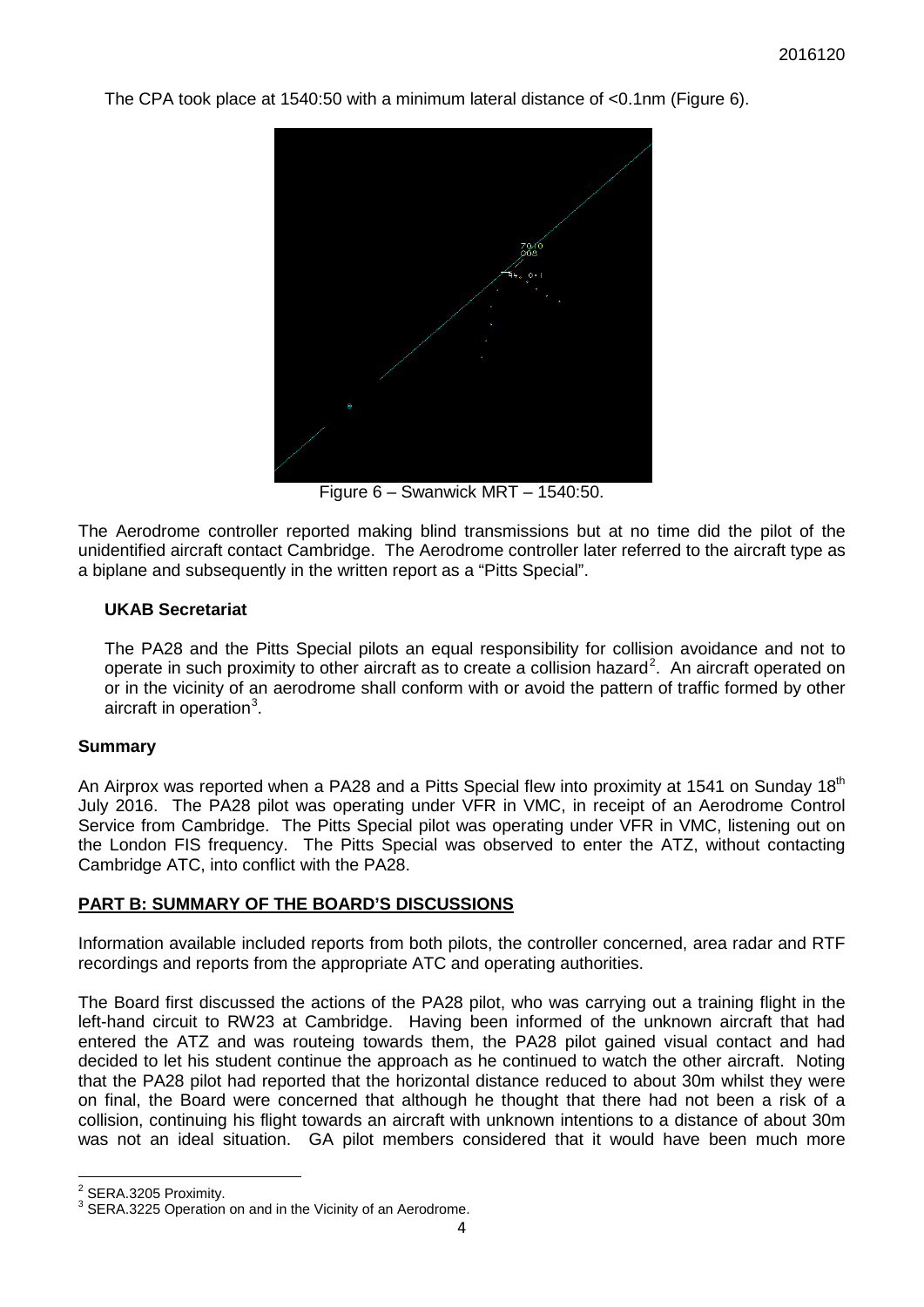preferential to have discontinued the approach and have remained well clear of the unknown aircraft; particularly with a student in the cockpit given that it demonstrated a flawed idea of how to deal with such a situation in future, especially if the student had experienced it on a solo flight. This questionable decision to continue was compounded by the fact that it appeared that the instructor had assumed that the other pilot had seen him, which he had not. The Board again re-iterated the importance of pilots not assuming that others had seen them just because they themselves had seen the other aircraft; although the Pitts Special pilot was required to give way to the PA28, having not seen the PA28, the Pitts Special pilot could not see-and-avoid.

The actions of the Pitts Special pilot were then discussed by the Board. He had reported that his plan was to route to the west and north of the city of Cambridge (the airport is situated to the east of the city). However, his intended route had been affected by thunderstorms, resulting in him changing course, during which he found that accurate navigation had been difficult. The Board acknowledged that the Pitts Special pilot's workload was undoubtedly high bearing in mind the weather conditions and the need to keep a relatively high speed to assist the aircraft's manoeuvrability, but the fact that he had entered the Cambridge ATZ without permission and was considered to be a key causal factor in the incident. That he did not then see the PA28 may have been a result of obscuration by his aircraft's high wing, but this was a timely reminder for pilots of such aircraft to positively manoeuvre their aircraft in order to mitigate these issues.

Turning to ATC, the Board commended the Aerodrome controller for noticing the unknown aircraft in the ATZ and for his issuing pertinent Traffic Information to the PA28 pilot. Additionally, although not successful, members noted that both he and the Approach controller had been proactive in making blind calls to the unknown aircraft to try to elicit a response.

The Board then looked at the barriers that were relevant to this Airprox and decided that the following were key factors:

- **Flight Crew Pre-flight Management and Planning** was assessed as **ineffective** because the Pitts Special pilot had not taken enough account of the Cambridge ATZ, or presumably the weather, in his route plan.
- **Flight Crew Acting on Information** was also considered **ineffective** because the PA28 pilot did not alter his intentions as a result of Cambridge ATC's Traffic Information.
- **Flight Crew Operational Threat Awareness and Management** was also considered **ineffective** because the Pitts Special pilot had not maintained situational awareness of the Cambridge ATZ as he avoided weather.
- **Flight Crew Electronic Warning System and Resolution Action** was **not available** because neither aircraft was fitted with an ACAS/TAS.

Looking at the cause and risk, but noting that the PA28 pilot considered the risk of collision as low, the Board judged that the Aerodrome controller had rightly filed the Airprox report because he had been concerned by the close proximity of the two aircraft and this was the cause of the Airprox. Members noted that the radar recordings showed that at CPA the two aircraft were <0.1nm apart at the same altitude, and that the PA28 pilot's estimate was 30m. However, the Board noted that the PA28 pilot had had the Pitts Special in sight throughout and had not considered that avoiding action was necessary. Members agreed therefore that although safety had been degraded, there had been no risk of a collision and the Board assessed the Airprox as risk Category C.

# **PART C: ASSESSMENT OF CAUSE AND RISK**

| Cause:                       | The Cambridge controller was concerned by the close proximity of the<br>aircraft. |
|------------------------------|-----------------------------------------------------------------------------------|
| <b>Contributory Factors:</b> | The Pitts Special pilot entered the Cambridge ATZ without permission.             |
| Degree of Risk:              | C.                                                                                |